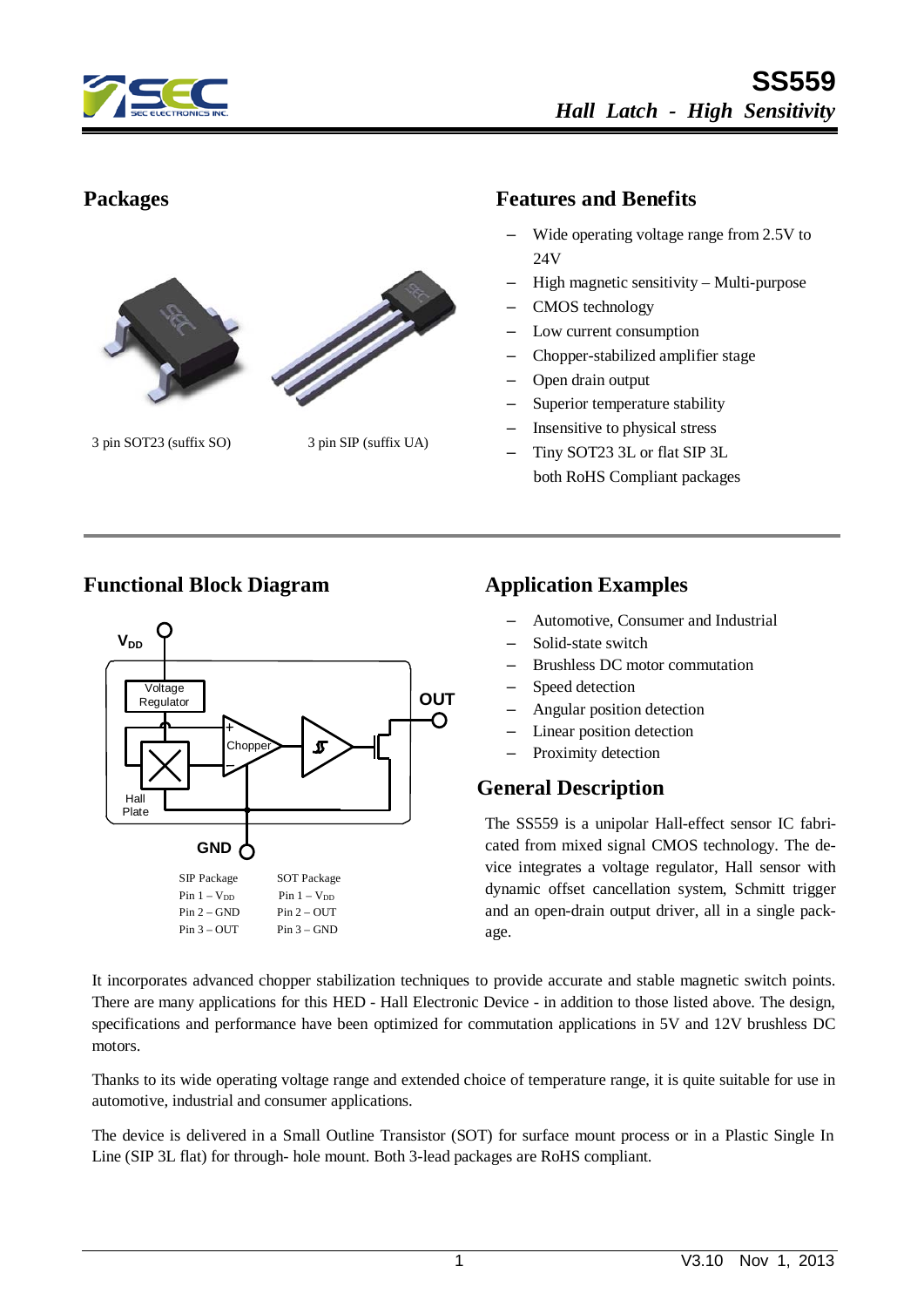

## **Glossary of Terms**

| MilliTesla (mT), Gauss     | Units of magnetic flux density: $1mT = 10$ Gauss                                           |  |  |  |
|----------------------------|--------------------------------------------------------------------------------------------|--|--|--|
| <b>RoHS</b>                | <b>Restriction of Hazardous Substances</b>                                                 |  |  |  |
| <b>SOT</b>                 | Small Outline Transistor (SOT package) – also referred with the package code<br>"SO"       |  |  |  |
| <b>ESD</b>                 | Electro-Static Discharge                                                                   |  |  |  |
| <b>BLDC</b>                | <b>Brush-Less Direct-Current</b>                                                           |  |  |  |
| Operating Point $(B_{OP})$ | Magnetic flux density applied on the branded side of the package which turns the<br>output |  |  |  |
|                            | driver ON ( $V_{\text{OUT}} = V_{\text{DSon}}$ )                                           |  |  |  |
| Release Point $(B_{RP})$   | Magnetic flux density applied on the branded side of the package which turns the<br>output |  |  |  |
|                            | driver OFF ( $V_{\text{OUT}}$ = high)                                                      |  |  |  |

## **Unique Features**

Based on mixed signal CMOS technology, the SS559 is a Hall-effect device with high magnetic sensitivity. This multi-purpose latch meets most of the application requirements.

The chopper-stabilized amplifier uses switched capacitor technique to suppress the offset generally observed with Hall sensors and amplifiers. The CMOS technology makes this advanced technique possible and contributes to smaller chip size and lower current consumption than bipolar technology. The small chip size is also an important factor to minimize the effect of physical stress. This combination results in more stable magnetic characteristics and enables faster and more precise design.

The wide operating voltage from 2.5V to 24V, low current consumption and large choice of operating temperature range according to "L", and "E" specification make this device suitable for automotive, industrial and consumer applications.

## **Pin Definitions and Descriptions**





| <b>SOT Pin <math>\mathbb{N}</math> SIP Pin <math>\mathbb{N}</math></b> | <b>Name</b>  | <b>Type</b> | <b>Function</b>       |
|------------------------------------------------------------------------|--------------|-------------|-----------------------|
|                                                                        | $\rm V_{DD}$ | Supply      | Supply Voltage pin    |
|                                                                        | <b>OUT</b>   | Output      | Open Drain Output pin |
|                                                                        | <b>GND</b>   | Ground      | Ground pin            |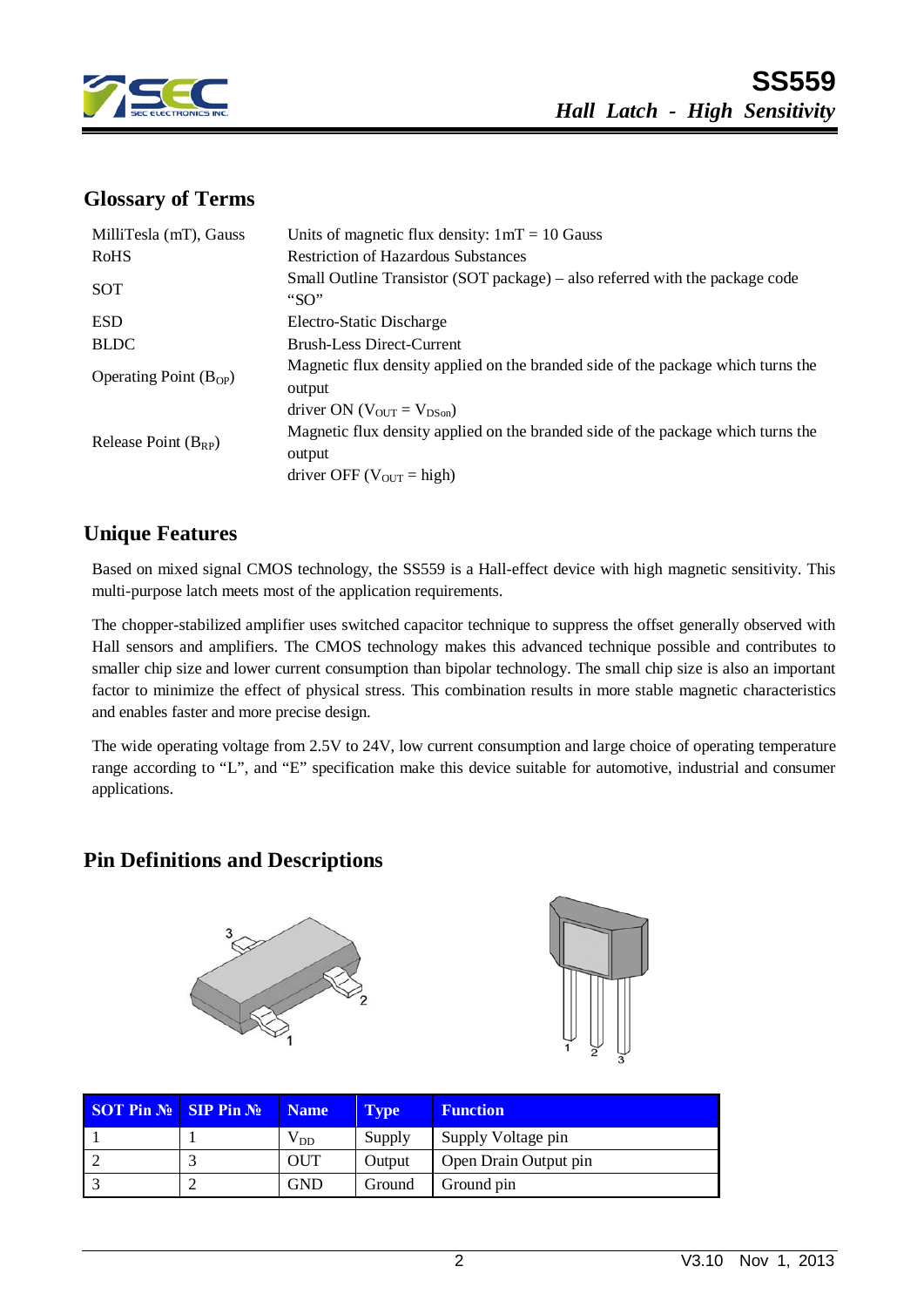

# **Absolute Maximum Ratings**

| <b>Parameter</b>                    | <b>Symbol</b>    | <b>Value</b> | <b>Units</b> |
|-------------------------------------|------------------|--------------|--------------|
| <b>Supply Voltage</b>               | $\rm V_{DD}$     | 28           |              |
| <b>Supply Current</b>               | $I_{DD}$         | 50           | mA           |
| <b>Output Voltage</b>               | $\rm V_{OUT}$    | 28           |              |
| <b>Output Current</b>               | $I_{\text{OUT}}$ | 50           | mA           |
| <b>Storage Temperature Range</b>    | $T_S$            | $-50$ to 150 | $^{\circ}C$  |
| <b>Maximum Junction Temperature</b> | $T_{\rm J}$      | 165          | $\circ$      |

| <b>Operating Temperature Range</b> | <b>Symbol</b> | <b>Value</b> | Units |
|------------------------------------|---------------|--------------|-------|
| Temperature Suffix "E"             |               | $-40$ to 85  |       |
| Temperature Suffix "K"             |               | $-40$ to 125 |       |
| Temperature Suffix "L"             |               | $-40$ to 150 |       |

Exceeding the absolute maximum ratings may cause permanent damage. Exposure to absolute-maximum-rated conditions for extended periods may affect device reliability.

# **General Electrical Specifications**

DC Operating Parameters  $T_A = 25^{\circ}C$ ,  $V_{DD} = 2.5V$  to 24V (unless otherwise specified)

| <b>Parameter</b>                 | <b>Symbol</b> | <b>Test Conditions</b>              |     | <b>Typ</b> | <b>Max</b> | <b>Units</b>       |
|----------------------------------|---------------|-------------------------------------|-----|------------|------------|--------------------|
| <b>Supply Voltage</b>            | $V_{DD}$      | Operating                           | 2.2 |            | 24         | V                  |
| <b>Supply Current</b>            | $I_{DD}$      | $B < B_{RP}$                        |     |            | 5          | mA                 |
| <b>Output Saturation Voltage</b> | $V_{DSon}$    | $I_{OUT} = 20mA, B > B_{OP}$        |     |            | 0.5        | V                  |
| <b>Output Leakage Current</b>    | $I_{OFF}$     | $B < B_{RP}$ V <sub>OUT</sub> = 24V |     |            | 10         | μA                 |
| <b>Output Rise Time</b>          | $t_{r}$       | $R_L = 1k\Omega$ , $C_L = 20pF$     |     | 0.25       |            | μs                 |
| <b>Output Fall Time</b>          | $t_f$         | $R_L = 1k\Omega$ , $C_L = 20pF$     |     | 0.25       |            | μs                 |
| Maximum Switching Frequency      | $F_{SW}$      |                                     |     | 10         |            | KHz                |
| Package Thermal Resistance       | $R_{TH}$      | Single layer (1S) Jedec board       |     | 301        |            | $\rm ^{\circ} C/W$ |

**Note**: The output of SS559 will be switched after the supply voltage is over 2.2V, but the magnetic characteristics won't be normal until the supply is over 2.5V.

## **Magnetic Specifications**

DC Operating Parameters  $V_{DD} = 2.5$  to 24V (unless otherwise specified)

| <b>Package</b> | <b>Parameter</b>                                     | <b>Symbol</b> | <b>Test Conditions</b>               | <b>Min</b> | <b>Typ</b> | <b>Max</b> | <b>Units</b> |
|----------------|------------------------------------------------------|---------------|--------------------------------------|------------|------------|------------|--------------|
|                | <b>Operating Point</b>                               | $B_{OP}$      |                                      | 10         | 30         | 55         | G            |
| <b>UA</b>      | $Ta=25^{\circ}C$<br><b>Release Point</b><br>$B_{RP}$ |               | $-55$                                | $-30$      | $-10$      | G          |              |
|                | <b>Hysteresis</b>                                    | $B_{H YST}$   | $V_{dd} = 5V$ DC                     |            | 60         |            | G            |
| <sub>SO</sub>  | <b>Operating Point</b>                               | $B_{OP}$      | $Ta=25^{\circ}C$<br>$V_{dd} = 5V$ DC | $-55$      | $-30$      | $-10$      | G            |
|                | <b>Release Point</b>                                 | $B_{RP}$      |                                      | 10         | 30         | 55         | G            |
|                | <b>Hysteresis</b>                                    | $B_{H YST}$   |                                      |            | 60         |            | G            |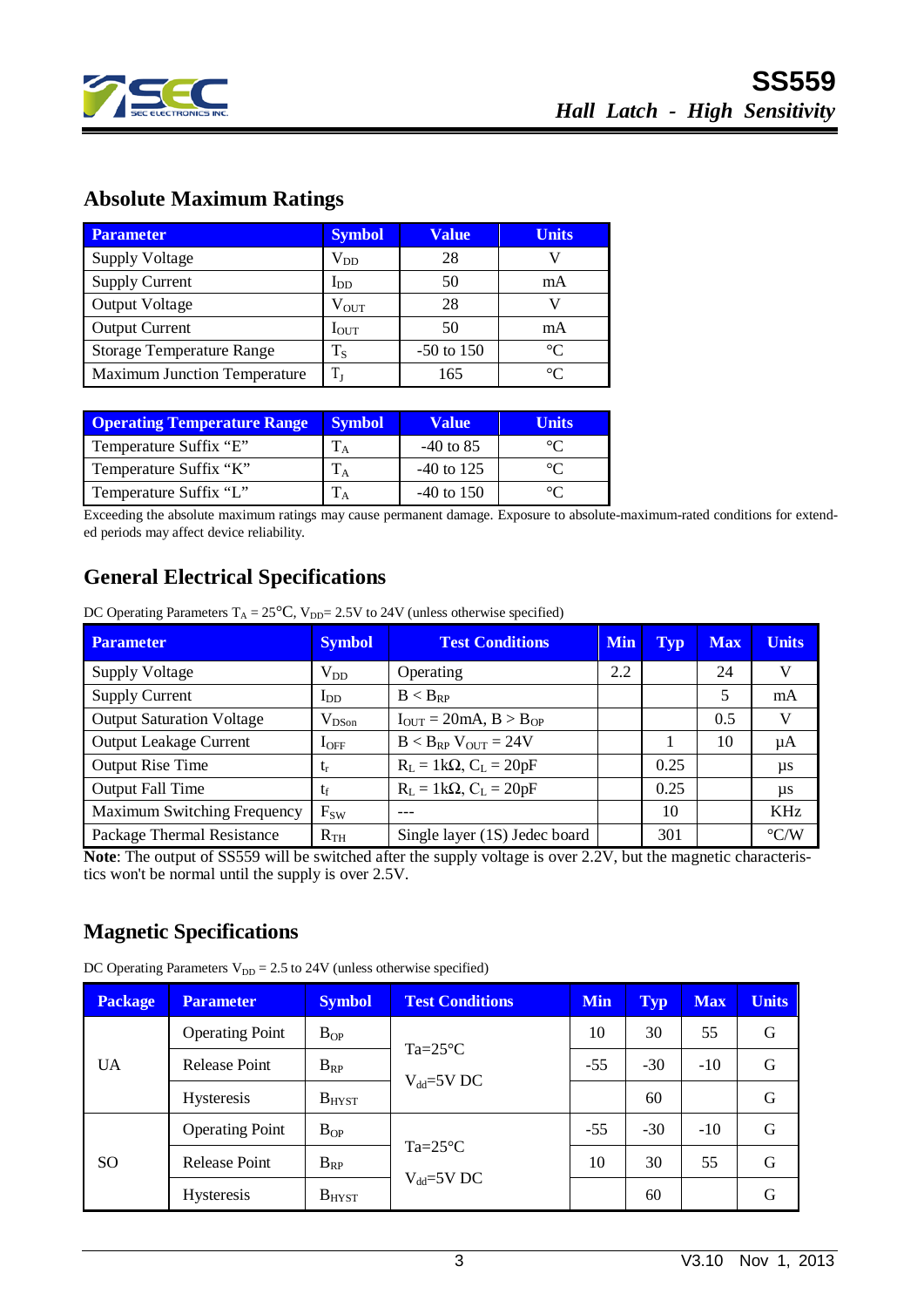

## **Output Behavior versus Magnetic Pole**

| <b>Test Conditions (UA)</b> Test Conditions (SO) |                     | OUT  |  |
|--------------------------------------------------|---------------------|------|--|
| $B < B_{RP}$                                     | $B > B_{RP}$        | High |  |
| B > B <sub>OP</sub>                              | B < B <sub>OP</sub> | Low  |  |

DC Operating Parameters TA = -40°C to 150°C,  $V_{DD} = 2.5$  to 24V (unless otherwise specified)

The SOT-23 device is reversed from the UA package. The SOT-23 output transistor will be turned on(drops low) in the presence of a sufficiently strong North pole magnetic field applied to the marked face and turned off(hoists high) in the presence of a sufficiently strong South pole magnetic field.



## **Detailed General Description**

The SS559 exhibits latch magnetic switching characteristics. Therefore, it requires both south and north poles to operate properly.

The OUT pin of these devices switches low (turns on) when a magnetic field perpendicular to the Hall sensor exceeds the operate point threshold,  $B_{OP}$ . After turn-on, the output voltage is  $V_{DSon}$ . Note that the device latches, that is, a south pole of sufficient strength towards the branded surface of the device turns the device on. The device remains on if the south pole is removed  $(B\rightarrow 0)$ . This latching property defines the device as a magnetic memory.

When the magnetic field is reduced below the release point,  $B_{RP}$ , the OUT pin turns off (goes high). The difference in the magnetic operating and release points is the hysteresis,  $B<sub>HYST</sub>$ , of the device. This built-in hysteresis prevents output oscillation near the switching point, and allows clean switching of the output even in the presence of external mechanical vibration and electrical noise.

The device behaves as a latch with symmetric operating and release switching points  $(B_{OP}=|B_{RP}|)$ . This means





*SE package - Latch characteristic*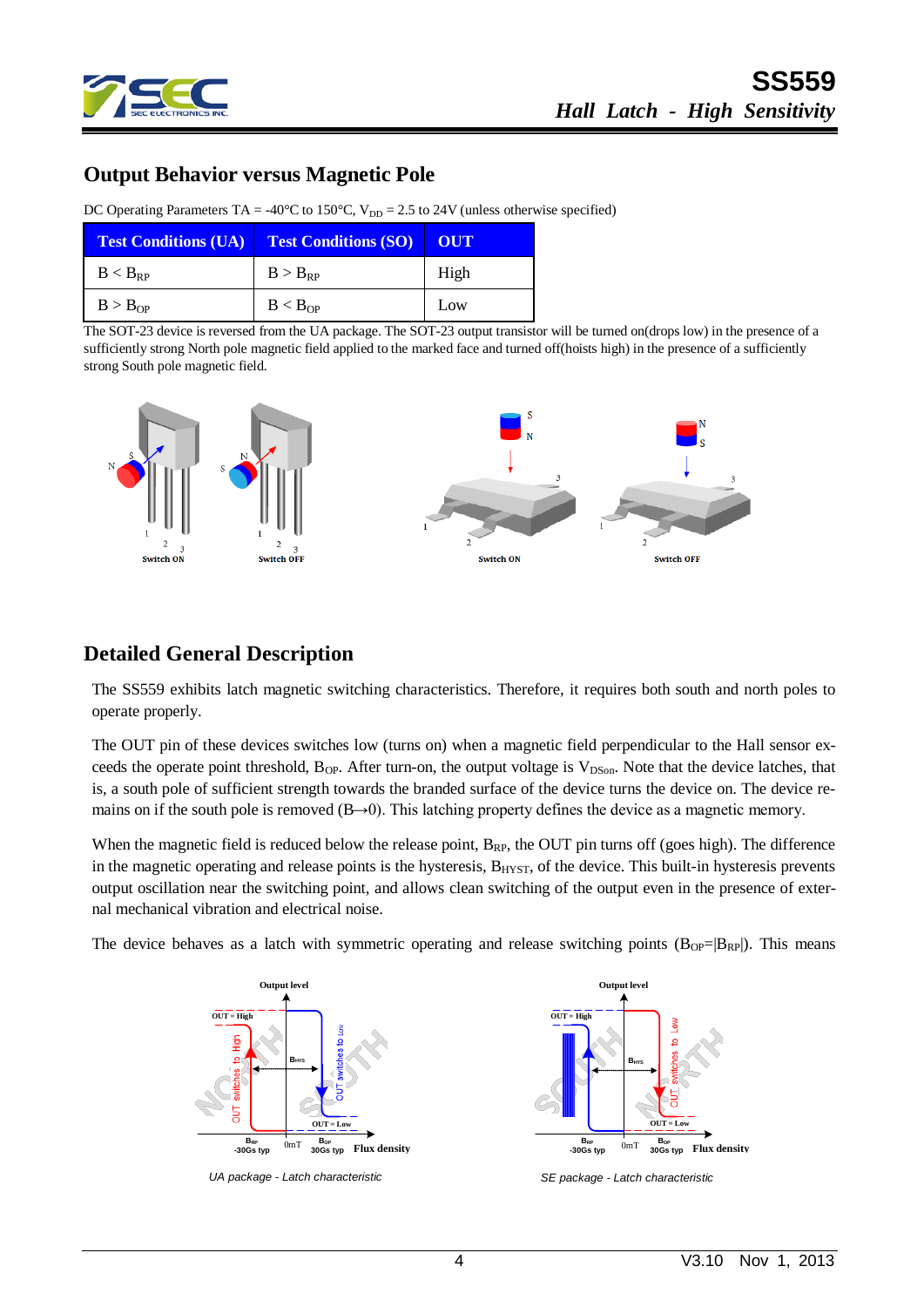

magnetic fields with equivalent strength and opposite direction drive the output high and low.

Powering-on the device in the hysteresis region (less than  $B_{OP}$  and higher than  $B_{RP}$ ) allows an indeterminate output state. The correct state is attained after the first excursion beyond  $B_{OP}$  or  $B_{RP}$ .

The SOT-23 device is reversed from the UA package. The SOT-23 output transistor will be latched on in the presence of a sufficiently strong North pole magnetic field applied to the marked face.

## **Application Information**

It is strongly recommended that an external bypass capacitor be connected (in close proximity to the Hall sensor) between the supply ( $V_{DD}$  Pin) and ground (GND Pin) of the device to reduce both external noise and noise generated by the chopper stabilization technique. As is shown in the following first figure, a 0.1μF capacitor is typical.

For reverse voltage protection, it is recommended to connect a resistor or a diode in series with the  $V_{DD}$  pin. When using a resistor, three points are important:

- the resistor has to limit the reverse current to 50mA maximum ( $V_{CC}$  / R1  $\leq$  50mA)
- the resulting device supply voltage  $V_{DD}$  has to be higher than  $V_{DD}$  min ( $V_{DD} = V_{CC} R1*I_{DD}$ )
- the resistor has to withstand the power dissipated in reverse voltage condition ( $P_D = V_{CC}^2 / R1$ )

When using a diode, a reverse current cannot flow and the voltage drop is almost constant  $(\approx 0.7V)$ .

Therefore, a 100Ω/0.25W resistor for 5V application and a diode for higher supply voltage are recommended. Both solutions provide the required reverse voltage protection.

When a weak power supply is used or when the device is intended to be used in noisy environment, it is recommended the following second figure is used.

The low-pass filter formed by R1 and C1 and the zener diode Z1 bypass the disturbances or voltage spikes occurring on the device supply voltage  $V_{DD}$ . The diode D1 provides additional reverse voltage protection.

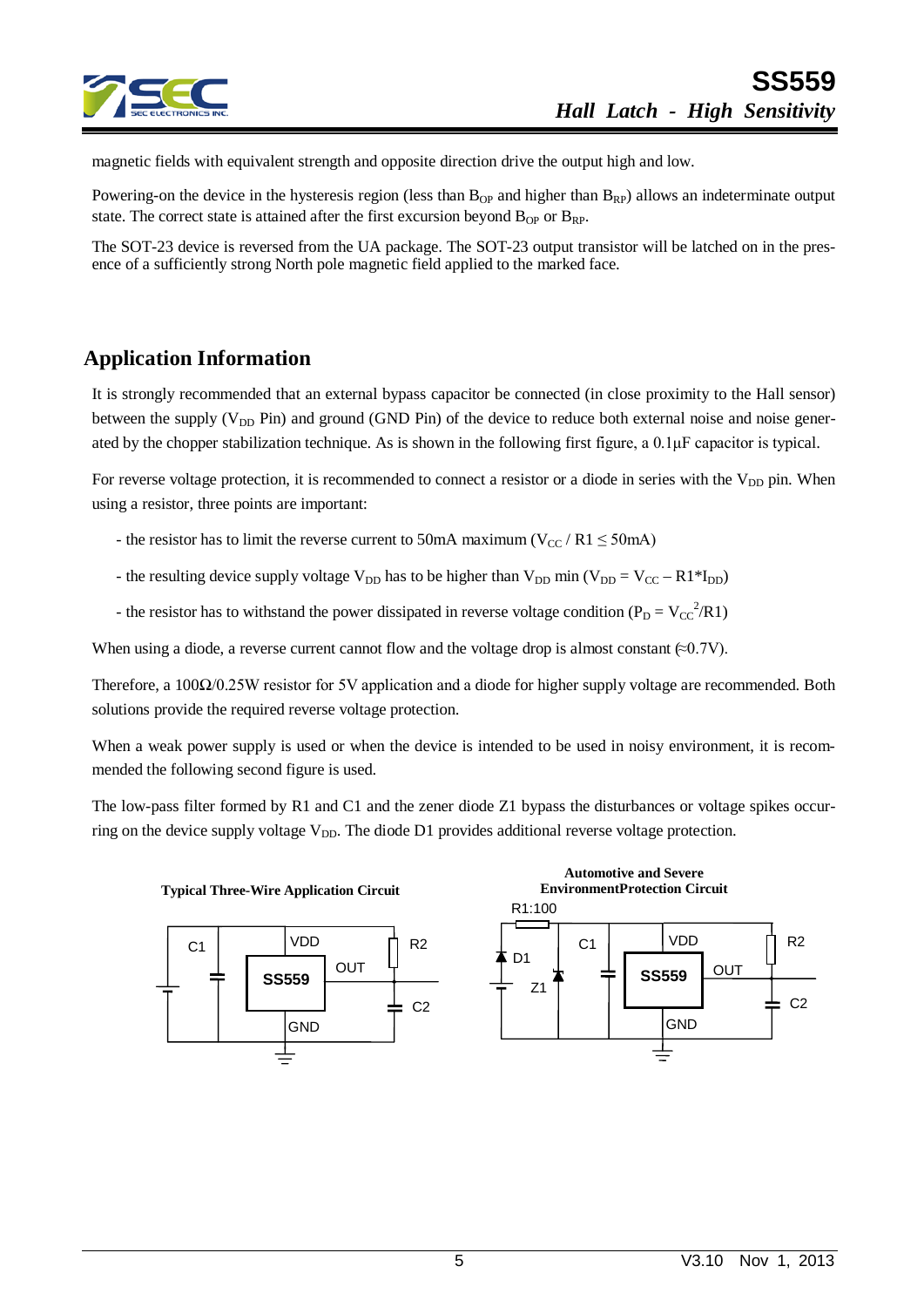

The SS559 have been optimized for commutation applications in 5V and 12V brushless DC motors. The follow figure is the typical application circuit for 3 phase brushless DC motors.



**Hall Motor Driver** 

3 Phase Hall Motor

#### **Standard information regarding manufacturability of Eastera's Hall IC with different soldering processes**

Our products are classified and qualified regarding soldering technology, solderability and moisture sensitivity level according to following test methods:

#### **Reflow Soldering SMD's (Surface Mount Devices)**

• IPC/JEDEC J-STD-020

Moisture/Reflow Sensitivity Classification for Nonhermetic Solid State Surface Mount Devices (classification reflow profiles according to table 5-2)

• EIA/JEDEC JESD22-A113

Preconditioning of Nonhermetic Surface Mount Devices Prior to Reliability Testing (reflow profiles according to table 2)

#### **Wave Soldering SMD's (Surface Mount Devices) and THD's (Through Hole Devices)**

- EN60749-20
	- Resistance of plastic- encapsulated SMD's to combined effect of moisture and soldering heat
- EIA/JEDEC JESD22-B106 and EN60749-15
	- Resistance to soldering temperature for through-hole mounted devices

#### **Iron Soldering THD's (Through Hole Devices)**

• EN60749-15

Resistance to soldering temperature for through-hole mounted devices

#### **Solderability SMD's (Surface Mount Devices) and THD's (Through Hole Devices)**

• EIA/JEDEC JESD22-B102 and EN60749-21 Solderability

### **ESD Precautions**

Electronic semiconductor products are sensitive to Electro Static Discharge (ESD). Always observe Electro Static Discharge control procedures whenever handling semiconductor products.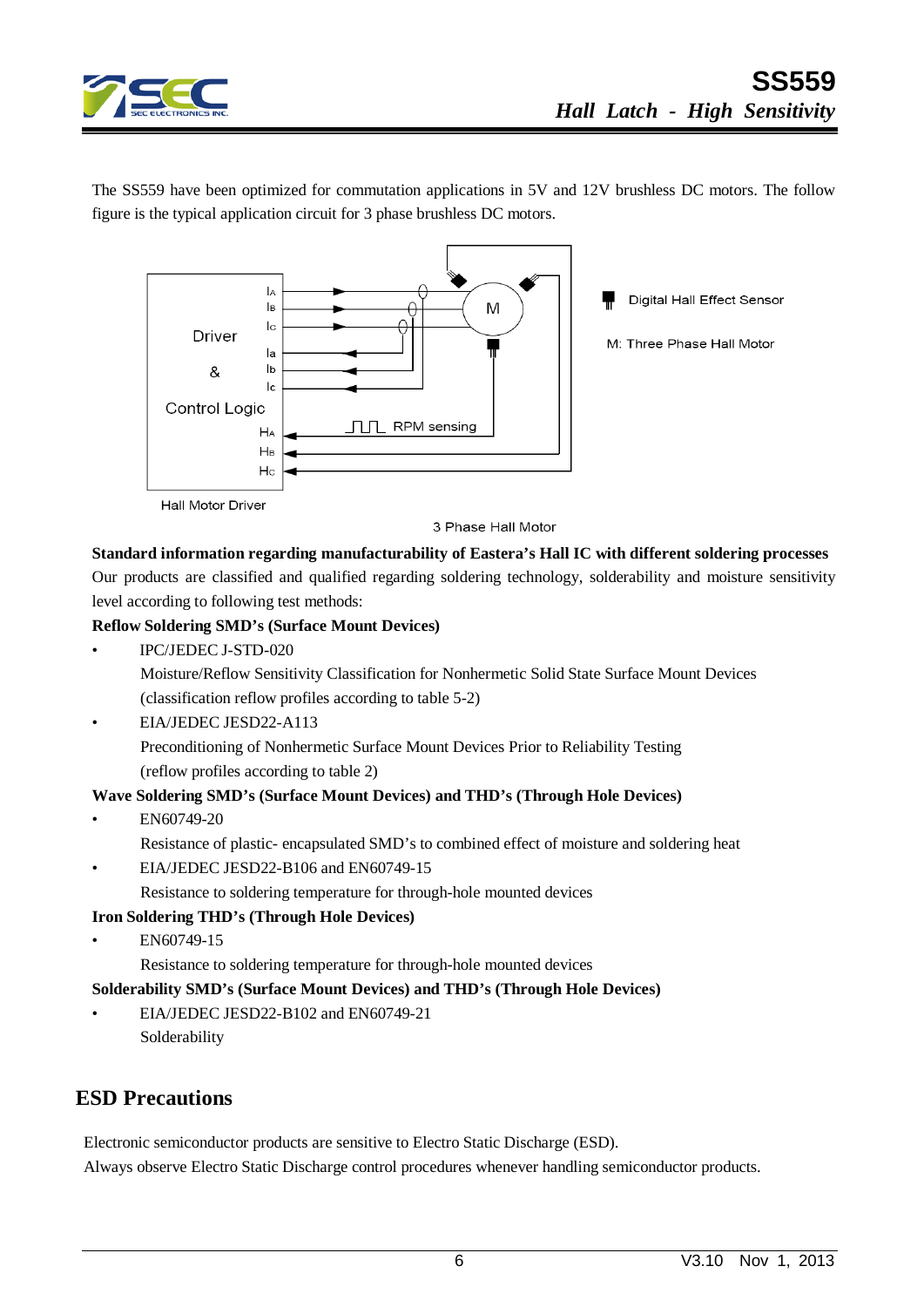

# **Package Information**